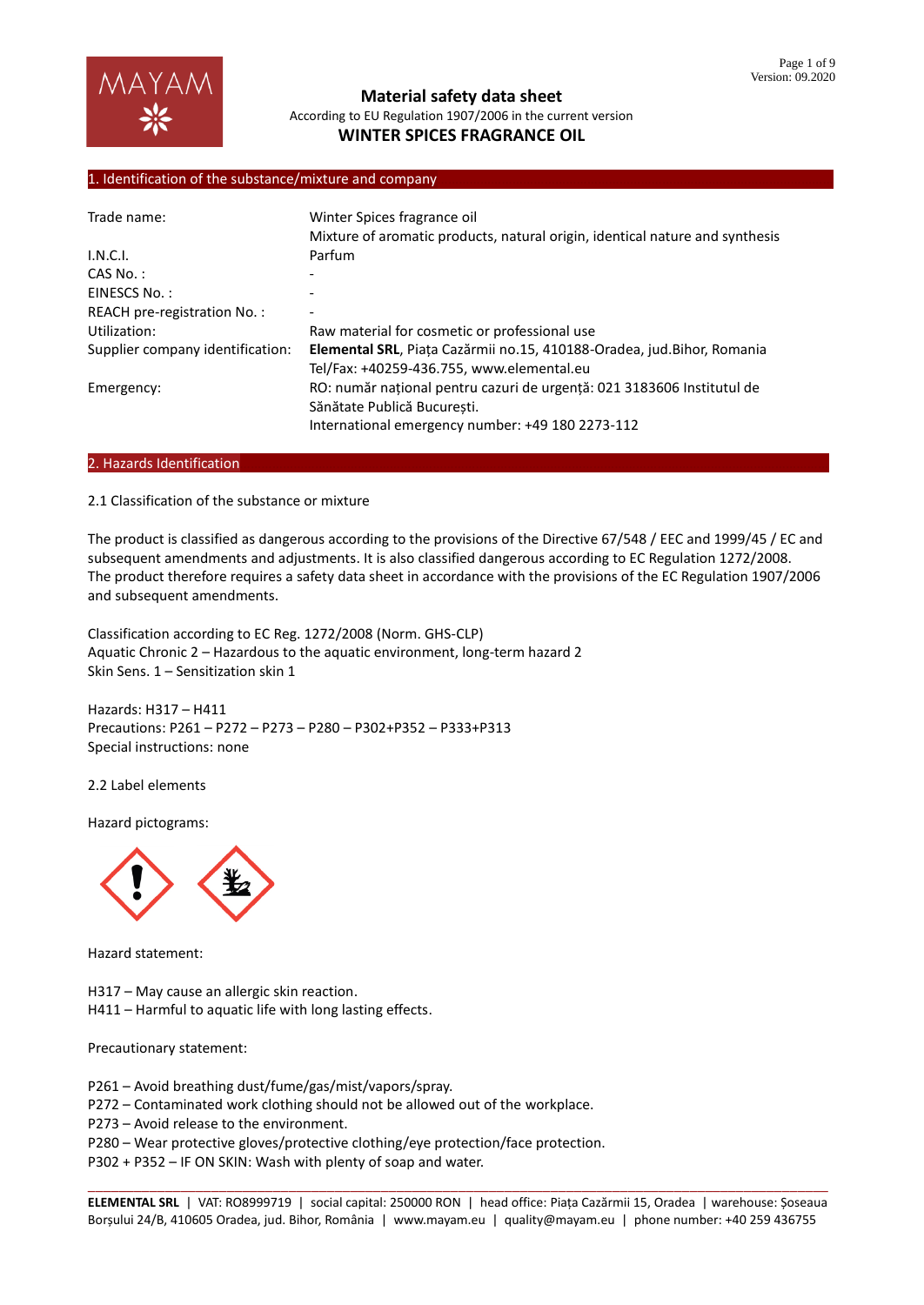

P333+P313 – If skin irritation or rash occurs: Get medical advice/attention.

Special instructions: none

2.3 Other hazards

Contains Limonene

#### 3. Declaration of ingredients

The product contains the following ingredients:

| <b>Substance</b>       | C.A.S.    | <b>EINECS</b> | <b>Hazard symbols</b>                 | Percent %  |
|------------------------|-----------|---------------|---------------------------------------|------------|
| Ethylene Brassylate    | 105-95-3  | 203-347-8     | H411                                  | $[5 - 10]$ |
| Hexyl Cinnamal         | 101-86-0  | 202-983-3     | H317, H400, H411                      | $[5 - 10]$ |
| Galaxolide             | 1222-05-5 | 214-946-9     | H400, H410                            | $[1-5]$    |
| Limonene               | 5989-27-5 | 227-813-5     | H226, H304, H315, H317,<br>H400, H410 | $[1-5]$    |
| <b>Ethyl Vanilline</b> | 121-32-4  | 204-464-7     | H319                                  | $[1-5]$    |
| Geraniol               | 106-24-1  | 203-377-1     | H315, H317, H318                      | $[0-1]$    |
| Cinnamal               | 104-55-2  | 203-213-9     | H312, H315, H317, H319                | $[0-1]$    |
| Nerol                  | 106-25-2  | 203-378-7     | H315, H317, H319                      | $[0-1]$    |
| Myrcene                | 123-35-3  | 204-622-5     | H226, H304, H315, H319,<br>H400, H411 | $[0-1]$    |

#### 4. First aid measures………………………………………………………………………………………………………………………………………………………

4.1 Description of first aid measures

In general, in case of doubt or if symptoms persist, always call a doctor. General advice: Move out of the danger zone.

Show this safety data sheet to the doctor in attendance.

Do not leave the victim unattended.

In case of contact with skin: Remove contaminated clothing and wash skin thoroughly with soap and water. Beware of the product that may remain between the skin and clothing, watch, shoes ... In case of an allergic reaction, consult a doctor. When the contaminated area is large and / or if skin lesions appear, seek medical attention.

In case of contact with eyes: Rinse with plenty of water for at least 15 minutes (while holding eyelids apart). Seek medical attention if irritation persists or if tissue damage occurs.

In case of inhalation: Take the person to fresh air, if difficulty of breathing persists, seek medical attention. In case of ingestion: Do not swallow. If a small quantity is swallowed (no more than one mouthful), rinse the mouth with water and consult a doctor. Seek immediate medical attention and show the label to the physician. In the event of accidental ingestion seek medical attention.

4.2 Main symptoms and effects, both acute and delayed

Take into account the hazard and precautionary statements.

4.3 Indication to consult a physician immediately or any special treatments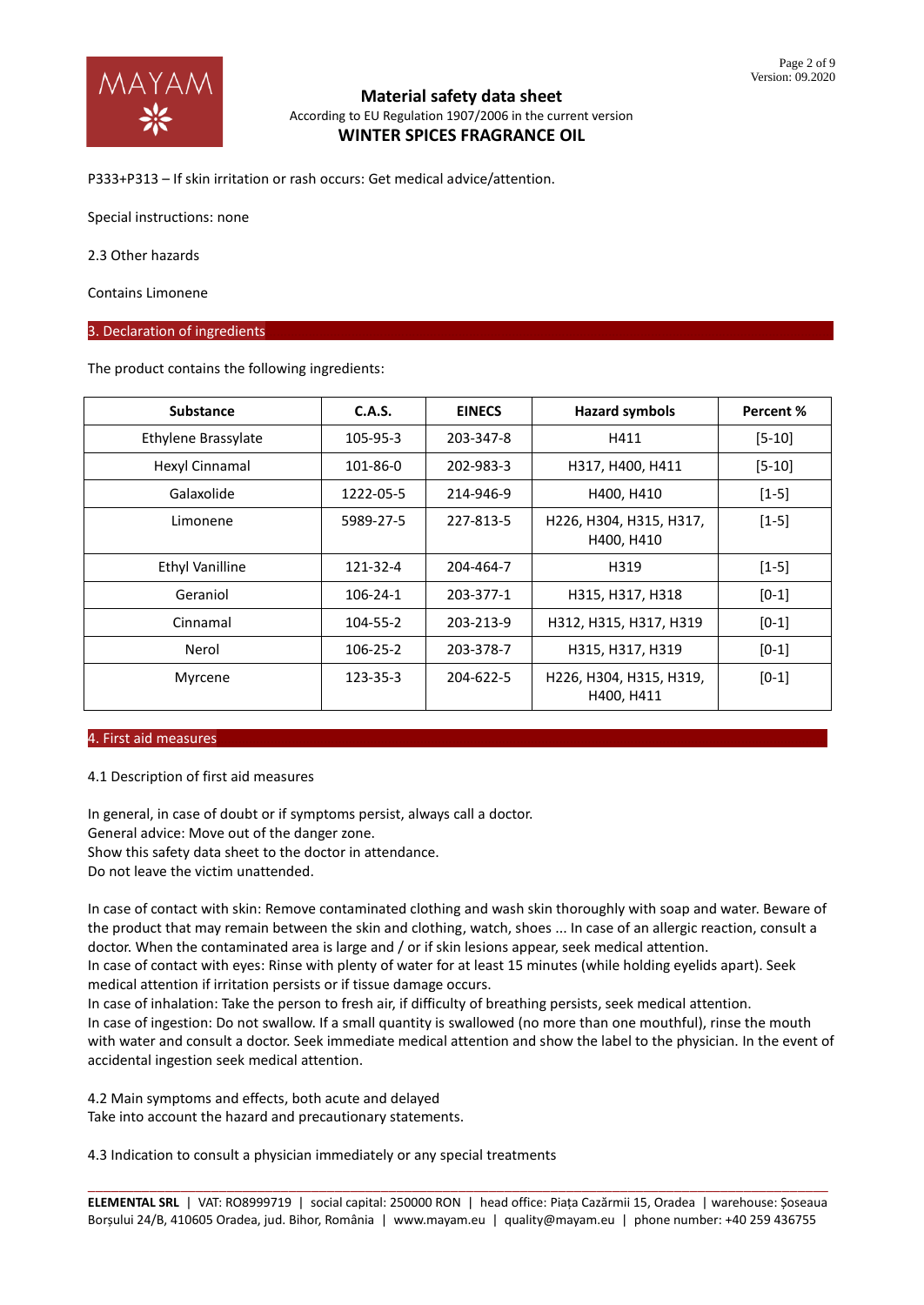

# **Material safety data sheet**

According to EU Regulation 1907/2006 in the current version **WINTER SPICES FRAGRANCE OIL**

Skin contact: Wash off immediately with plenty of soap and water, then rinse with clear water.

Eye contact: Rinse with plenty of water (15 minutes with open eyelids) then wash with an eye lotion. In case of cloudy vision, consult an ophthalmologist.

In case of ingestion: If symptoms persist, consult a doctor.

Contaminated clothing: Remove contaminated clothing and only reuse it after decontamination.

#### 5. Fire fighting measures

5.1 Means of extinction

Suitable extinguishing media In case of fire, use:

- Dry chemical powder

- Alcohol resistant foam

- Carbon dioxide (CO2)

- Water spray or water mist

Unsuitable extinguishing media In case of fire, do not use: - Water jet

Do not inhale the fumes. In case of insufficient ventilation, wear suitable respiratory protection.

5.2 Special hazards arising from the substance or mixture

Flammability class: the product is not flammable. A fire will often produce a thick black smoke. Exposure to decomposition products can involve health risks.

Do not inhale the smoke. In the event of fire, the following may form: - Carbon monoxide (CO) - Carbon dioxide (CO2) Prevention: no smoking, no open flame

5.3 Recommendations for fire-fighters

Never use a direct water jet.

Special protective equipment for fire-fighters: Wear self-contained breathing apparatus for fire-fighting, if necessary. Additional information: Standard procedure for chemical fires.

Use extinguishing media appropriate to local conditions and the surrounding environment.

6. Accidental release measures

6.1 Personal precautions, protective devices and emergency procedures

Refer to the protective measures listed in sections 7 and 8

For non-emergency personnel:

- Wear appropriate protective equipment (section 8) to prevent skin contamination, eyes and personal clothing;

- Remove sources of ignition, ventilate sufficiently
- Evacuate the area if necessary or contact an expert

For emergency personnel:

Emergency personnel will be equipped with appropriate personal protective equipment (Refer to section 8).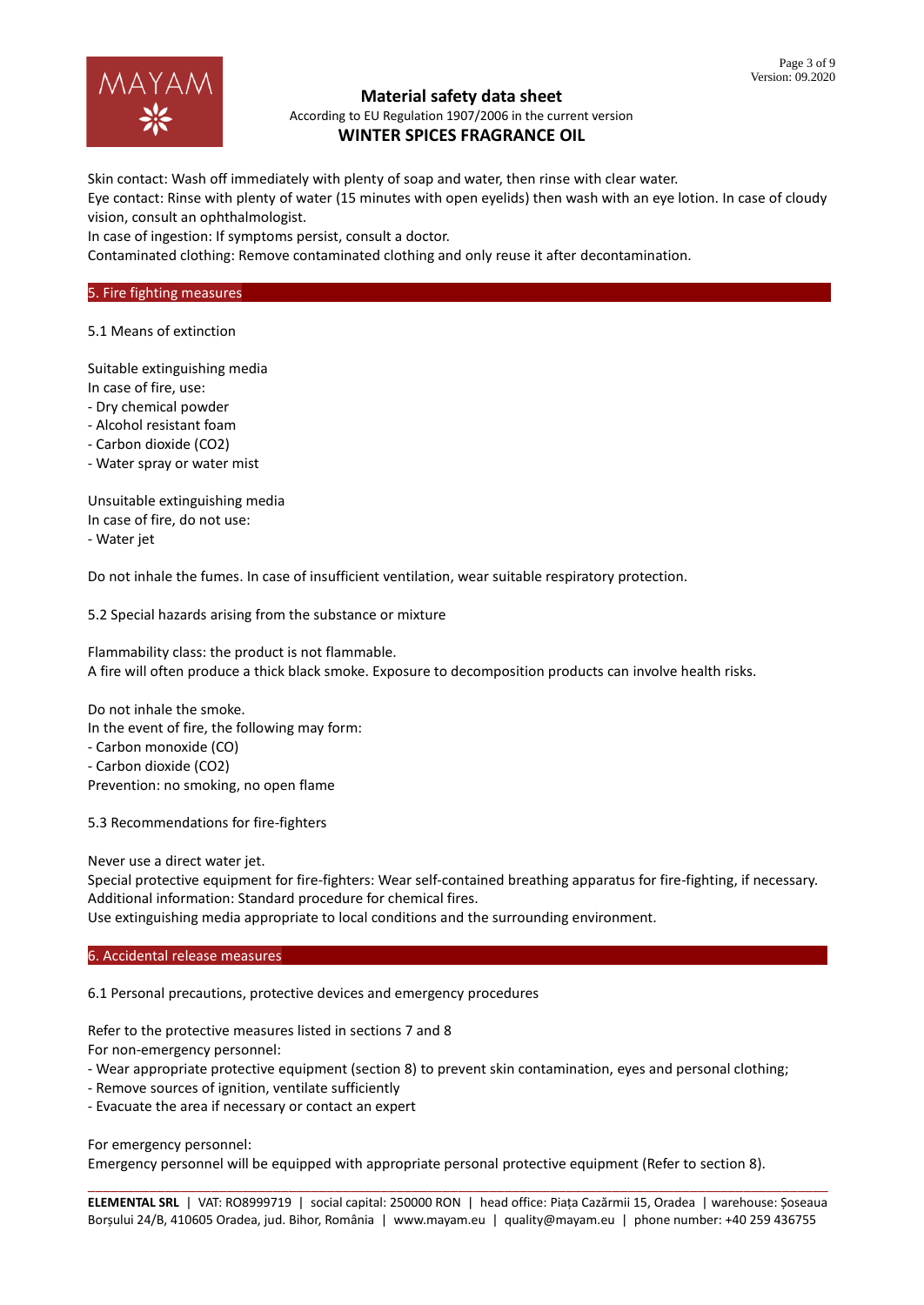

## 6.2 Environmental precautions

Prevent the product from entering drains, superficial drains, groundwater and confined areas. In case of such contamination inform the competent authorities.

## 6.3 Methods and materials for containment and remediation

Absorb spilled product with inert absorbent material (sand, vermiculite, diatomaceous earth). Collect most of the resulting material and deposit it in containers for disposal. Prevent entry into sewers or waterways.

6.4 Reference to other sections

No data available

7. Handling and storage

### 7.1 Precautions for safe handling

Use in well-ventilated places. Do not eat, drink or smoke during use product handling. Always wash your hands before and after use. Use protective clothing.

Close container after use. Wash your hands after every use. Remove and wash contaminated clothing before reuse. Do not inhale vapors / dust. Do not eat, drink or smoke in the work areas. Reproduce the labeling if decanting into another container.

Fire prevention: Never vacuum up this material. Prohibit access to unauthorized personnel. Recommended equipment and procedures: For personal protection, see section 8. Observe the precautions indicated on the label as well as the labor protection regulations.

Prohibited equipment and procedures: It is forbidden to smoke, eat and drink in the premises where the material is used.

7.2 Conditions for safe storage, including any incompatibilities

Avoid unnecessary exposure. Keep away from food. Store in well-filled, tightly closed containers, away from any heat source, extreme temperatures or direct sunlight. Do not reuse empty containers. Keep the closed containers when not in use. Respect the general rules of incompatibility with regard to storage.

7.3 Specific end uses No data available

# 8. Exposure controls / personal protection

8.1 Control parameters

No data available

8.2 Exposure controls

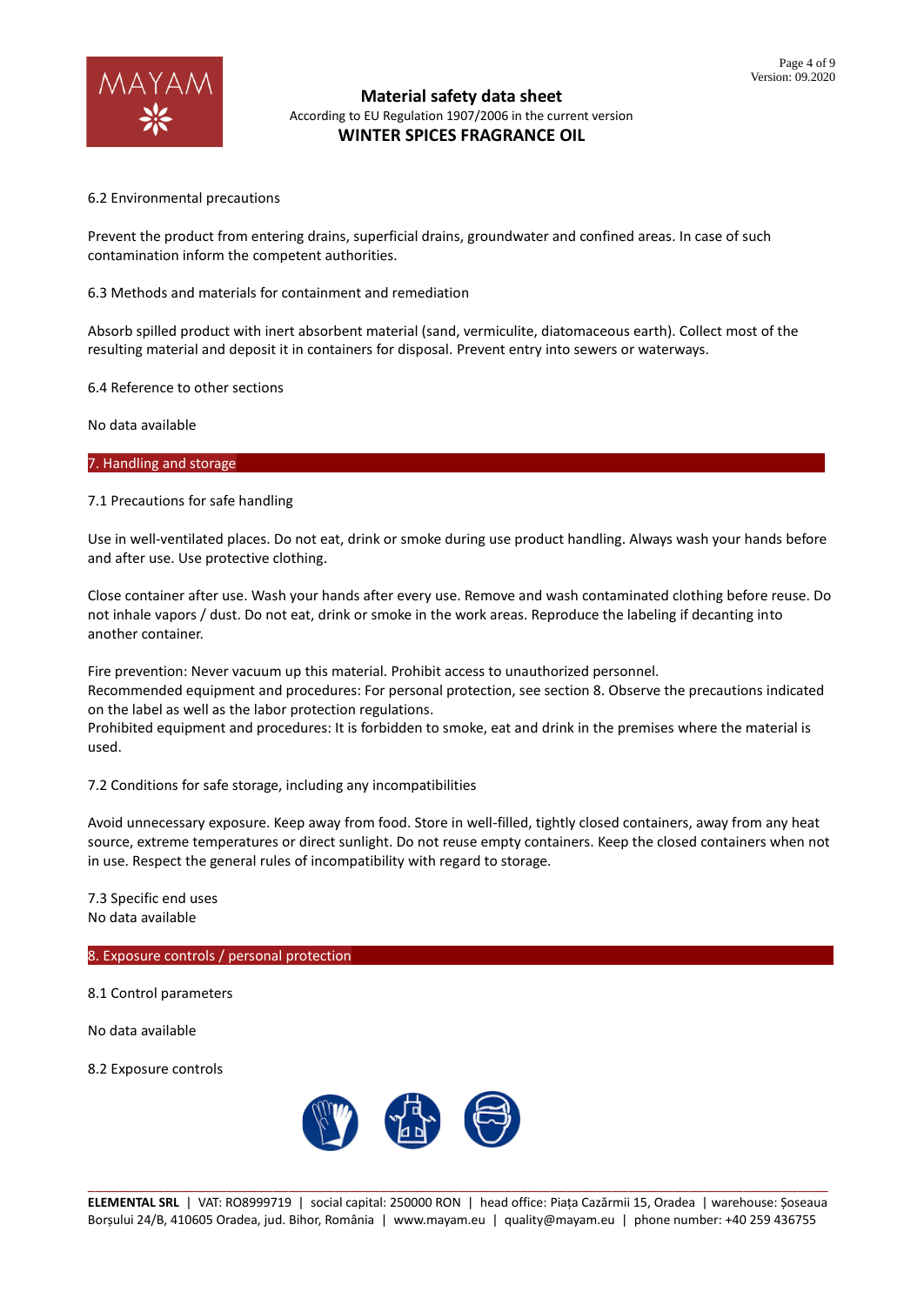

Use clean and properly maintained personal protective equipment.

Store personal protective equipment in a clean place away from the work area.

When using, do not eat, drink or smoke. Remove and wash contaminated clothing before reuse. Ensure adequate ventilation, especially in confined areas.

Hand protection: Protect hands with category I work gloves (ref. Directive 89/686 / EEC and standard EN 374) such as latex, PVC or equivalent.

Skin protection: Avoid contact with the skin. Wear chemical protective clothing impervious to liquids (type 3) conform to standard NF EN14605 to avoid any contact with the skin. If there is a risk of splashing, wear chemical protective clothing (type 6) in accordance with NF EN13034 standard to avoid any contact with the skin. Staff personnel will wear a regularly cleaned work uniform. Wash with soap and water after removing protective clothing.

Respiratory protection: In the absence of adequate ventilation, wear self-contained breathing apparatus.

Eye protection: Avoid contact with eyes. Use eye protection designed against splashing liquid. Before any handling, it is necessary to wear safety glasses in accordance with the NF standard EN166.

## 9. Physical and chemical properties

9.1 Information on physical and chemical properties

Appearance: Liquid Odor: Spicy Color: Yellow to orange Relative density (d20/20): [0.9800 ; 1.0200] Refractive index at 20°C: [1.4350 ; 1.4750] Flash point (°C): 108.2 °C

9.2 Other information None

### 10. Stability and reactivity

Stable under normal conditions of use.

10.1 Responsiveness No dangerous reactions known.

10.2 Chemical stability No data available

10.3 Possibility of dangerous reactions No data available

10.4 Conditions to avoid No data available

10.5 Incompatible materials No data available

10.6 Hazardous decomposition products Thermal decomposition / conditions to be avoided: No decomposition if used according to specifications. Hazardous decomposition products: No dangerous decomposition products known.

### 11. Toxicological information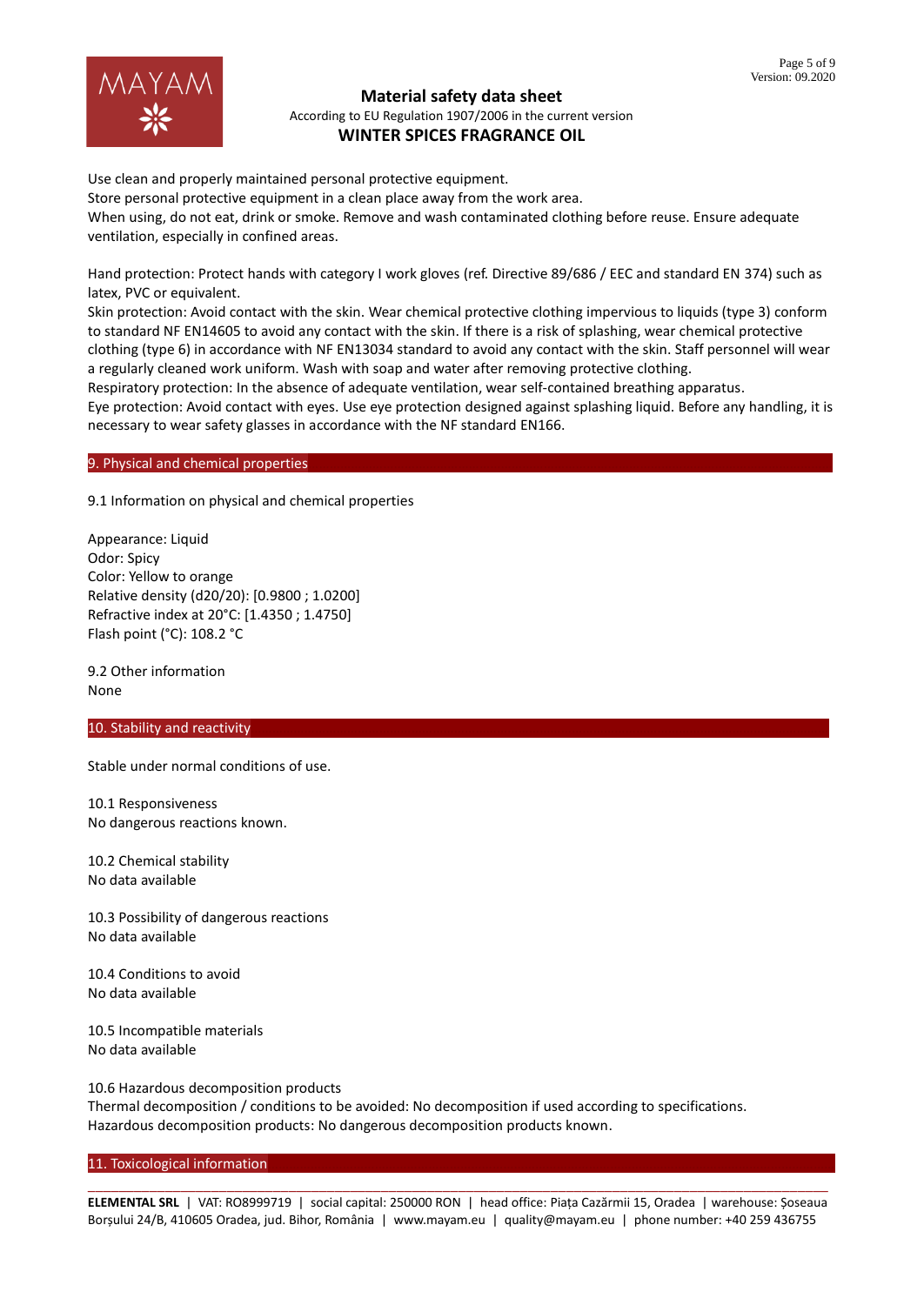

11.1 Information on toxicological effects

Toxicological information: No data available. Acute Toxicity Information: Oral (mg / kg): Not classified Inhalation (mg / kg): Not determined Dermal (mg / kg): Not determined

### 12. Ecological information

### 12.1 Toxicity

Do not leave the product, even diluted or in great quantity, penetrate the ground water, water or the drains.

12.2 Persistence and degradability No data available

12.3 Bioaccumulation potential No data available

12.4 Ground mobility No data available

12.5 Results of PBT and vPvB assessment No data available

12.6 Other adverse effects No data available

#### 13. Disposal considerations

13.1 Waste treatment methods

The product must not be disposed of with household garbage. Do not throw waste into the sewer. Do not contaminate ponds, waterways or sewers with product residues, chemicals or packaging already in use. Send to a company licensed to handle waste.

Contaminated packaging: Empty the remains. Dispose of as unused product. Do not reuse empty containers. Comply with local regulations.

### 14. Transport information



14.1 UN number ADR: 3082 (Tunnel restriction code: E) IMDG: 3082 IATA: 3082 Customs Code: 3302909000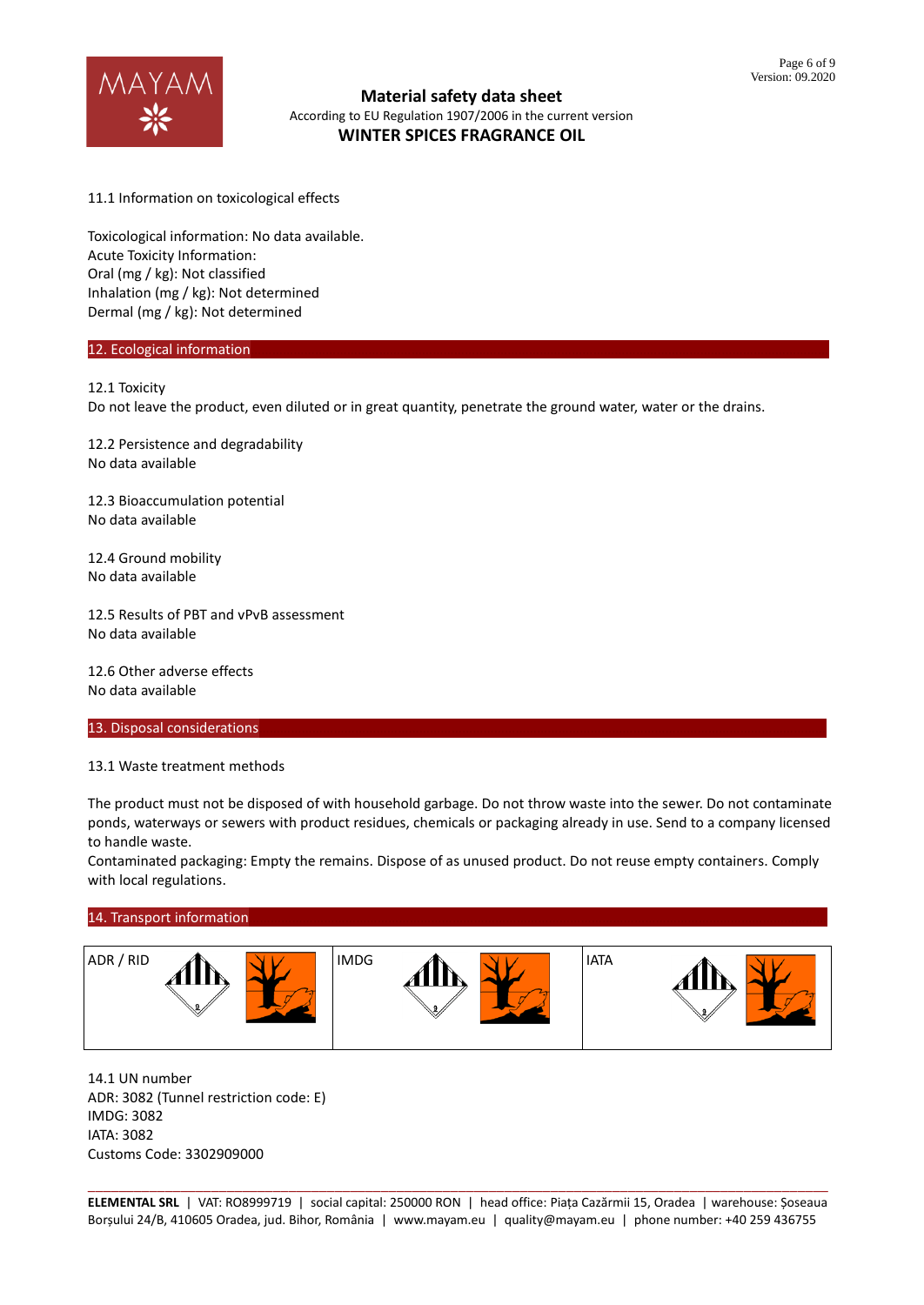

14.2 UN shipping name ADR: ENVIRONMENTALLY HAZARDOUS SUBSTANCE, LIQUID, N.O.S. (1,3,4,6,7,8-Hexahydro-4,6,6,7,8,8 hexamethylcyclopenta-gamma-2-benzopyran) IMDG: ENVIRONMENTALLY HAZARDOUS SUBSTANCE, LIQUID, N.O.S. (1,3,4,6,7,8-Hexahydro-4,6,6,7,8,8 hexamethylcyclopenta-gamma-2-benzopyran) IATA: ENVIRONMENTALLY HAZARDOUS SUBSTANCE, LIQUID, N.O.S. (1,3,4,6,7,8-Hexahydro-4,6,6,7,8,8 hexamethylcyclopenta-gamma-2-benzopyran)

14.3 Class of danger for transport ADR: 9 IMDG: 9 IATA: 9

14.4 Packing group ADR: III IMDG: III IATA: III

14.5 Environmental hazards IMDG: Marine Pollutant

14.6 Special precautions for users No data available

14.7 Transport in bulk according to Annex II of MARPOL 73/78 and the IBC code No data available

# 15. Regulatory information

15.1 Regulations and legislation on health, safety and environment specific to the substance or mixture Class of water contamination (Germany): WGK

15.2 Chemical safety assessment. No data available

# 16. Additional information

16.1 Abbreviations:

ADR: European Agreement concerning the International Carriage of Dangerous Goods by Road. CAS: Chemical Abstracts Service (division of the American Chemical Society). CLP: Classification, Labeling, Packaging. DNEL: Derived No Effect Level. EINECS: European Inventory of Existing Commercial Chemical Substances. GHS: Globally Harmonized System of Classification and Labeling of Chemicals. IATA: International Air Transport Association. IATA-DGR: Dangerous Goods Regulation by the "International Air Transport Association" (IATA). ICAO: International Civil Aviation Organization. ICAO-TI: Technical Instructions by the "International Civil Aviation Organization" (ICAO). IMDG: International Maritime Code for Dangerous Goods. INCI: International Nomenclature of Cosmetic Ingredients. LTE: Long-term exposure.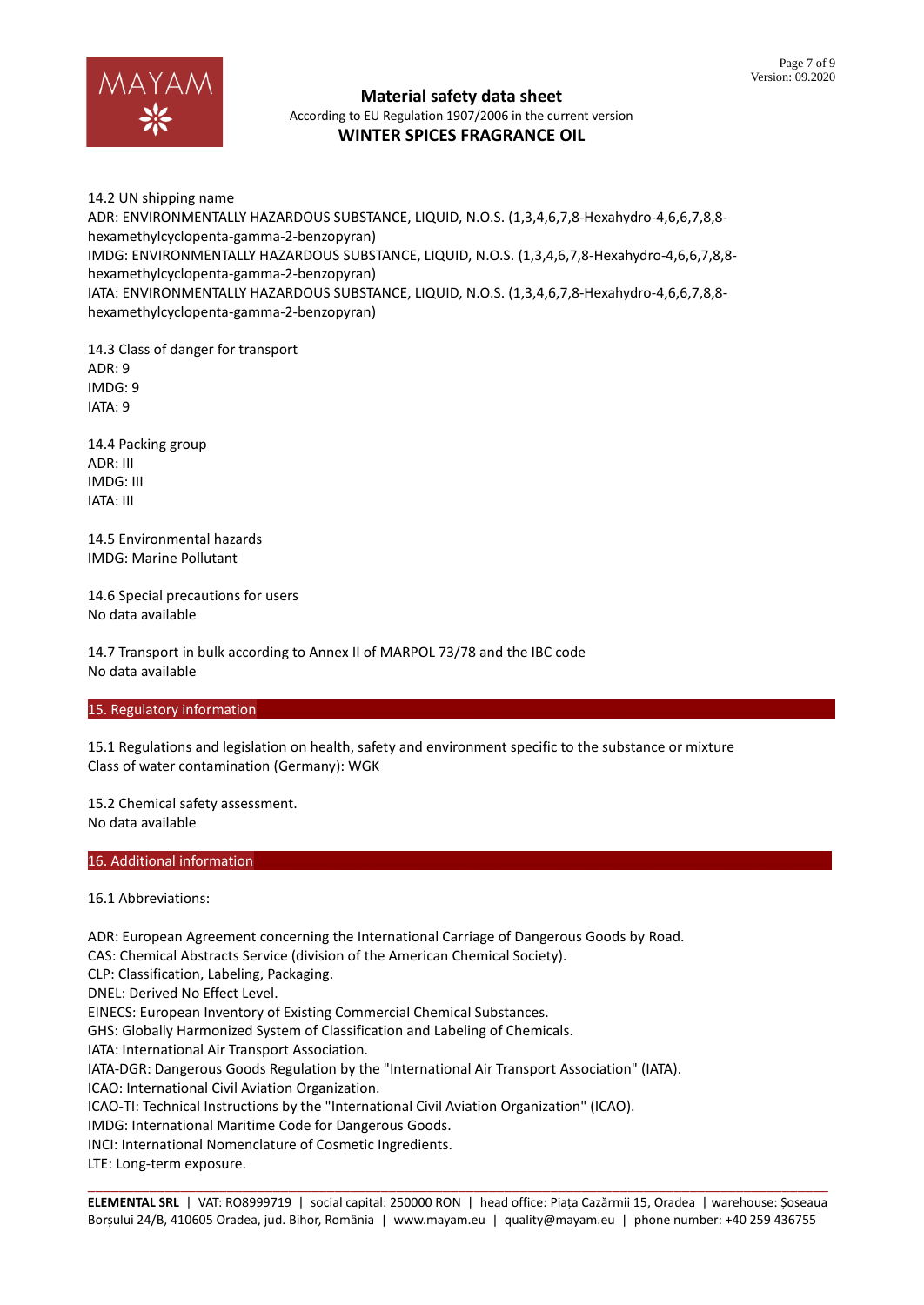

# **Material safety data sheet**

According to EU Regulation 1907/2006 in the current version **WINTER SPICES FRAGRANCE OIL**

PNEC: Predicted No Effect Concentration.

RID: Regulation Concerning the International Transport of Dangerous Goods by Rail.

STE: Short-term exposure.

STEL: Short Term Exposure limit.

STOT: Specific Target Organ Toxicity.

16.2 Full text of the H phrases mentioned in point 3:

H226 - Flammable liquid and vapor.

H304 - May be fatal if swallowed and enters airways.

H312 - Harmful in contact with skin.

H315 - Causes skin irritation.

H317 - May cause an allergic skin reaction.

H318 - Causes serious eye damage.

H319 - Causes serious eye irritation.

H400 - Very toxic to aquatic life.

H410 - Very toxic to aquatic life with long lasting effects.

H411 - Toxic to aquatic life with long lasting effects.

## **DECLARATION OF ALLERGENS**

7th Amendment to Directive 76/768/EC, annex III, part I (2003/15/EC)

| I.N.C.I.                                                  | <b>C.A.S.</b> | %                        |
|-----------------------------------------------------------|---------------|--------------------------|
| Alpha-Hexyl cinnamic aldehyde (HCA)                       | 101-86-0      |                          |
| Amyl cinnamic alcohol                                     | 101-85-9      |                          |
| Amyl cinnamic aldehyde (ACA)                              | 122-40-7      |                          |
| Anisyl alcohol                                            | 105-13-5      | 0,0003                   |
| Benzyl salicylate                                         | 118-58-1      | 0,0001                   |
| Benzyl benzoate                                           | 120-51-4      | 0,0002                   |
| Benzyl cinnamate                                          | 103-41-3      | $\overline{\phantom{a}}$ |
| Benzyl alcohol                                            | 100-51-6      | $\overline{\phantom{0}}$ |
| Cinnamic alcohol                                          | 104-54-1      | 0,0010                   |
| Cinnamic aldehyde                                         | 104-55-2      | 0,3480                   |
| Citral                                                    | 5392-40-5     | 0,0505                   |
| Citronellol                                               | 106-22-9      | 0,0039                   |
| Coumarin (2p-1-benzopyran-2-one)                          | 91-64-5       | 1,0320                   |
| d-Limonene                                                | 5989-27-5     | 3,9330                   |
| Eugenol                                                   | $97 - 53 - 0$ | 0,0005                   |
| <b>Eugenol Naturel</b>                                    | $97-53-0$     | 0,1000                   |
| Farnesol                                                  | 4602-84-0     |                          |
| Geraniol                                                  | 106-24-1      | 0,5111                   |
| Lyral (Hydroxymethylpentyl cyclohexene carbaldoxaldehyde) | 31906-04-4    |                          |